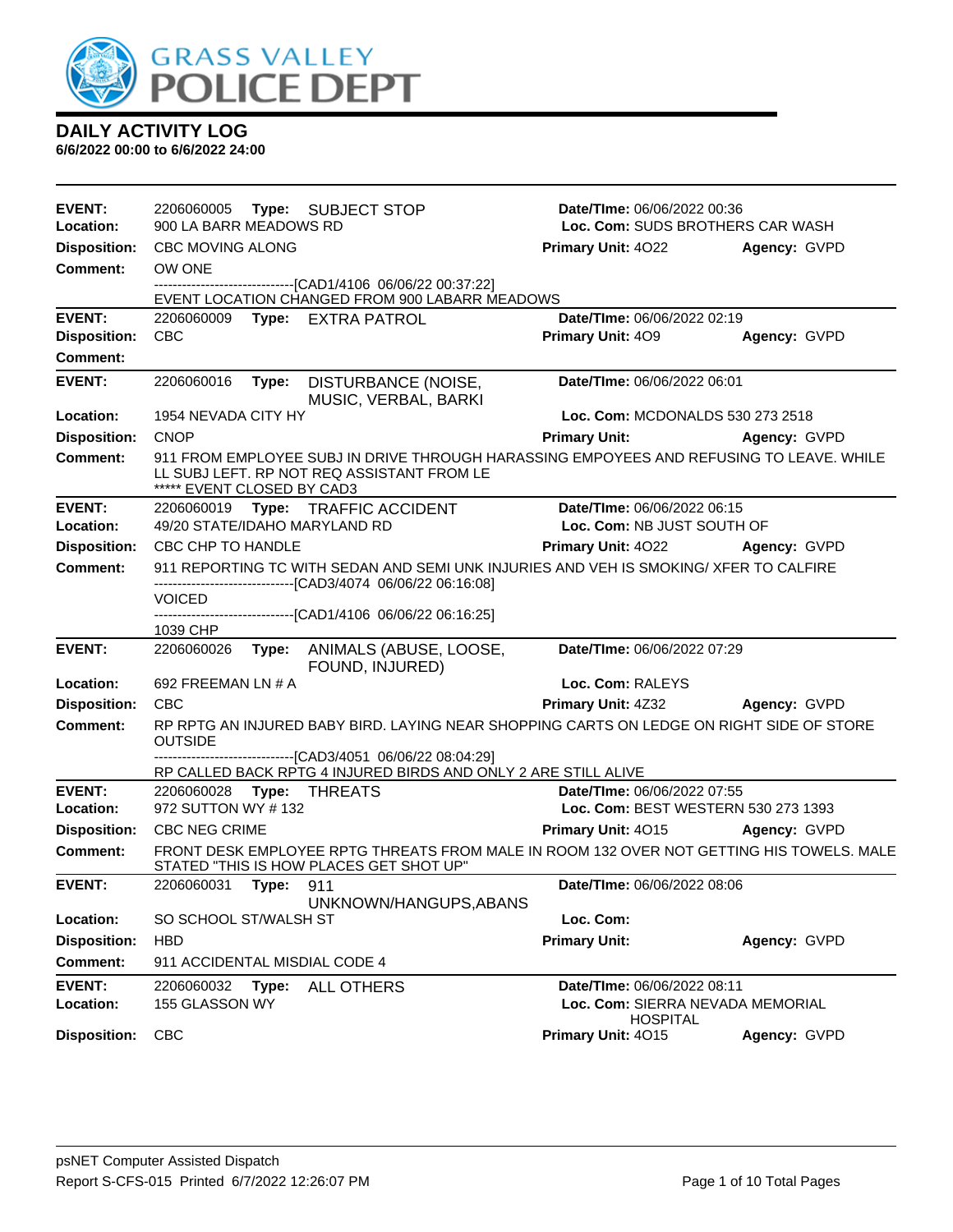

| <b>Comment:</b>     | RP RPTG PATIENT LEFT FROM ER NOT ON HOLD BUT PER ER, VERY SICK AND NEEDS TO COME BACK                                                                                                               |                                        |              |  |  |  |
|---------------------|-----------------------------------------------------------------------------------------------------------------------------------------------------------------------------------------------------|----------------------------------------|--------------|--|--|--|
|                     | WMA UNK CLOTHING DESC                                                                                                                                                                               |                                        |              |  |  |  |
|                     | -------------------------------[CAD3/4051 06/06/22 08:11:51]<br><b>ER REQG 1021</b>                                                                                                                 |                                        |              |  |  |  |
|                     | ---------------------------------[CAD3/4051 06/06/22 08:30:06]<br>ER CALLED BACK STATING HE CAME BACK AND LEFT AGAIN WITH IV IN HIS ARM. WEARING RED                                                |                                        |              |  |  |  |
|                     | SWEATSHIRT AND JEANS                                                                                                                                                                                |                                        |              |  |  |  |
| <b>EVENT:</b>       | 2206060033 Type: DRUGS (ANY NARCOTIC<br><b>RELATED OFFENSE)</b>                                                                                                                                     | Date/TIme: 06/06/2022 08:12            |              |  |  |  |
| Location:           | <b>GRASS VALLEY</b>                                                                                                                                                                                 | Loc. Com:                              |              |  |  |  |
| <b>Disposition:</b> | <b>CBC</b>                                                                                                                                                                                          | Primary Unit: 4021                     | Agency: GVPD |  |  |  |
| <b>Comment:</b>     | RP REQG 10-21 REF INFO ABOUT DRUG SITUATION.<br>-------------------------[4O21/MDT 06/06/22 10:58]                                                                                                  |                                        |              |  |  |  |
|                     | <b>LEFT MSG</b>                                                                                                                                                                                     |                                        |              |  |  |  |
| <b>EVENT:</b>       | 2206060035<br>Type: RESTRAINING ORDERS (TRO,<br>OAH, CUSTODY, C                                                                                                                                     | Date/TIme: 06/06/2022 08:22            |              |  |  |  |
| Location:           | 335 EMPIRE CT # D                                                                                                                                                                                   | Loc. Com:                              |              |  |  |  |
| <b>Disposition:</b> | CBC C4 PEACEFUL CONTACT                                                                                                                                                                             | <b>Primary Unit: 4024</b>              | Agency: GVPD |  |  |  |
| <b>Comment:</b>     | 911 RPTG RESTRAINING ORDER VIOLATION. CHILDS FATHERS WIFE IS ALONE WATCHING THE BABY AND<br>PER RP IS NOT ALLOWED TO BE NEAR THE BABY. RP IS STANDING BY WAITING FOR CTC AT EMPIRE<br><b>MARKET</b> |                                        |              |  |  |  |
|                     | --------------------------------[CAD3/4051 06/06/22 08:23:25]<br>RP HAS REPORTED SAME MULTIPLE TIMES                                                                                                |                                        |              |  |  |  |
|                     | --------------------------------[CAD3/4051 06/06/22 08:26:18]                                                                                                                                       |                                        |              |  |  |  |
|                     | PER RO, RP IS RESTRAINED FROM CHILDS FATHER AND CHILD                                                                                                                                               |                                        |              |  |  |  |
|                     |                                                                                                                                                                                                     |                                        |              |  |  |  |
| <b>EVENT:</b>       | 2206060045 Type: DRUGS (ANY NARCOTIC<br><b>RELATED OFFENSE)</b>                                                                                                                                     | Date/TIme: 06/06/2022 09:11            |              |  |  |  |
| Location:           | 275 DORSEY DR #14                                                                                                                                                                                   | Loc. Com:                              |              |  |  |  |
| <b>Disposition:</b> | <b>CBC</b>                                                                                                                                                                                          | Primary Unit: 4021                     | Agency: GVPD |  |  |  |
| <b>Comment:</b>     | RP REQG 1021 REF NEIGHBOR WHO HAD MADE FALSE ALLEGATIONS AGAINST RP REF SELLING H&S                                                                                                                 |                                        |              |  |  |  |
|                     | ----------------------[CAD3/4051 06/06/22 09:11:58]<br>EVENT CALL TYPE CHANGED FROM WEL                                                                                                             |                                        |              |  |  |  |
| <b>EVENT:</b>       | 2206060047 Type: RESTRAINING ORDERS (TRO,<br>OAH, CUSTODY, C                                                                                                                                        | Date/TIme: 06/06/2022 09:13            |              |  |  |  |
| Location:           | 335 EMPIRE CT                                                                                                                                                                                       | Loc. Com:                              |              |  |  |  |
| <b>Disposition:</b> | CBC                                                                                                                                                                                                 | Primary Unit: 4024 Agency: GVPD        |              |  |  |  |
| Comment:            | RP REQG 10-21, RP HAS A STAY AWAY ORDER AGAINST SU. SU WAS OUTSIDE RPS RES TODAY.                                                                                                                   |                                        |              |  |  |  |
| <b>EVENT:</b>       | 2206060054 Type: SERVICE, CIVIL, SUBPOENA                                                                                                                                                           | Date/TIme: 06/06/2022 09:40            |              |  |  |  |
| Location:           | 265 SO AUBURN ST                                                                                                                                                                                    | Loc. Com:                              |              |  |  |  |
| <b>Disposition:</b> | <b>CBC</b>                                                                                                                                                                                          | Primary Unit: 4V71                     | Agency: GVPD |  |  |  |
| <b>Comment:</b>     | ---[CAD1/4011 06/06/22 09:41:08]<br>EVENT LOCATION CHANGED FROM LOCATION 1                                                                                                                          |                                        |              |  |  |  |
| <b>EVENT:</b>       | 2206060058<br>Type:<br>DISTURBANCE (NOISE,<br>MUSIC, VERBAL, BARKI                                                                                                                                  | Date/TIme: 06/06/2022 09:46            |              |  |  |  |
| Location:           | 200 DORSEY DR # 29                                                                                                                                                                                  | Loc. Com: SPRINGHILL GARDEN APARTMENTS |              |  |  |  |
| <b>Disposition:</b> | RPT INFO RPT, NO CHARGES DESIRED                                                                                                                                                                    | Primary Unit: 4015                     | Agency: GVPD |  |  |  |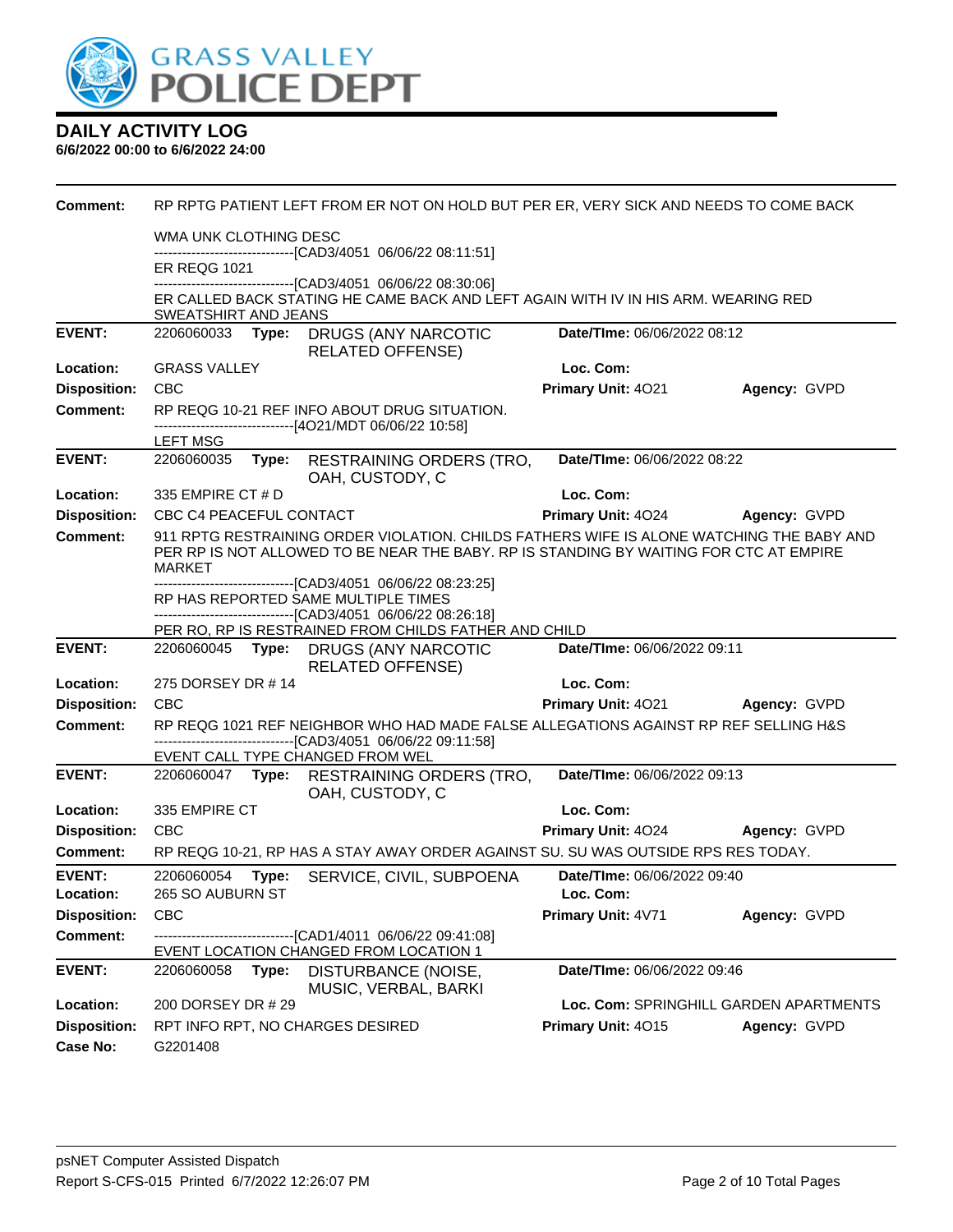

| Comment:            | RP RPTG 415 HEARD GOING ON IN APT NEXT DOOR TO RPS. GRANDMA AND GRANDSON LIVE I NTHE APT<br>AND CAN HEAR GRANDSON THROWING ITEMS AND YELLING AND SCREAMING<br>-------------------------------[CAD1/4011 06/06/22 09:48:04]<br>ADDITIONAL RP STATING HER MOTHER IS BEING ATTACKED, UNK MEDICAL. |  |                                                                                                                                                                                 |                                                                                                                                                                                                                                                                                         |              |  |  |  |
|---------------------|------------------------------------------------------------------------------------------------------------------------------------------------------------------------------------------------------------------------------------------------------------------------------------------------|--|---------------------------------------------------------------------------------------------------------------------------------------------------------------------------------|-----------------------------------------------------------------------------------------------------------------------------------------------------------------------------------------------------------------------------------------------------------------------------------------|--------------|--|--|--|
|                     |                                                                                                                                                                                                                                                                                                |  | NEG DRUGS OR ALC, MENTAL HEALTH ISSUES.                                                                                                                                         |                                                                                                                                                                                                                                                                                         |              |  |  |  |
|                     | SU OWNS A TASER HOWEVER UNK IF HE HAS IT ON HIM<br>------------------------------[CAD1/4011 06/06/22 09:49:49]<br>RP IS NOT ON SCENE. RP HEARD THE 415 OVER THE PHONE W/ VI BEFORE CALLING 911                                                                                                 |  |                                                                                                                                                                                 |                                                                                                                                                                                                                                                                                         |              |  |  |  |
|                     |                                                                                                                                                                                                                                                                                                |  | -------------------------------[CAD1/4011_06/06/22_09:51:15]<br>EVENT LOCATION CHANGED FROM 200 DORSEY DR 35 GV<br>-------------------------------[CAD1/4011 06/06/22 10:07:03] |                                                                                                                                                                                                                                                                                         |              |  |  |  |
|                     |                                                                                                                                                                                                                                                                                                |  | ISSUED CASE# G2201408 FOR AGENCY GVPD by UNIT 4O15                                                                                                                              |                                                                                                                                                                                                                                                                                         |              |  |  |  |
| <b>EVENT:</b>       |                                                                                                                                                                                                                                                                                                |  | 2206060061 Type: EXTRA PATROL                                                                                                                                                   | Date/TIme: 06/06/2022 09:54                                                                                                                                                                                                                                                             |              |  |  |  |
| Location:           | 125 ARCADIA DR                                                                                                                                                                                                                                                                                 |  |                                                                                                                                                                                 | Loc. Com:                                                                                                                                                                                                                                                                               |              |  |  |  |
| <b>Disposition:</b> | <b>CBC</b>                                                                                                                                                                                                                                                                                     |  |                                                                                                                                                                                 | Primary Unit: 4V71                                                                                                                                                                                                                                                                      | Agency: GVPD |  |  |  |
| <b>Comment:</b>     |                                                                                                                                                                                                                                                                                                |  | ----------------------------------[CAD1/4011 06/06/22 09:55:03]<br>EVENT LOCATION CHANGED FROM 125 ARCADIA                                                                      |                                                                                                                                                                                                                                                                                         |              |  |  |  |
| <b>EVENT:</b>       |                                                                                                                                                                                                                                                                                                |  | 2206060062 Type: ORDINANCES<br>(COUNTY/MUNICIPAL)                                                                                                                               | Date/TIme: 06/06/2022 09:55                                                                                                                                                                                                                                                             |              |  |  |  |
| Location:           | 291 CYPRESS HILL DR                                                                                                                                                                                                                                                                            |  |                                                                                                                                                                                 | Loc. Com:                                                                                                                                                                                                                                                                               |              |  |  |  |
| <b>Disposition:</b> | CBC NC                                                                                                                                                                                                                                                                                         |  |                                                                                                                                                                                 | <b>Primary Unit: 4024</b>                                                                                                                                                                                                                                                               | Agency: GVPD |  |  |  |
| <b>Comment:</b>     |                                                                                                                                                                                                                                                                                                |  | OF CALLER'S PROPERTY. REQ A 10-21.                                                                                                                                              | CALLER GOT COURTESY WARNING FROM GVPD, POSSIBLY REGARDING AN RV THAT'S PARKED OUTFRONT                                                                                                                                                                                                  |              |  |  |  |
| <b>EVENT:</b>       | 2206060068                                                                                                                                                                                                                                                                                     |  | Type: INFORMATION                                                                                                                                                               | Date/TIme: 06/06/2022 10:10                                                                                                                                                                                                                                                             |              |  |  |  |
| Location:           | 290 SIERRA COLLEGE DR                                                                                                                                                                                                                                                                          |  |                                                                                                                                                                                 | Loc. Com: BRIAR PATCH                                                                                                                                                                                                                                                                   |              |  |  |  |
| <b>Disposition:</b> | CBC LOG, BEAT OFFICER ADVISED                                                                                                                                                                                                                                                                  |  |                                                                                                                                                                                 | Primary Unit: 4015                                                                                                                                                                                                                                                                      | Agency: GVPD |  |  |  |
| <b>Comment:</b>     | DRIVE OR VALID REG FOR THE VEH.                                                                                                                                                                                                                                                                |  |                                                                                                                                                                                 | CALLER RUNS A CLEAN & SOBER LIVING FACILITY IN MARYSVILLE, ONE OF THE CALLER'S TENANTS LEFT IN<br>A VEH TODAY, TO GO SHOPPING AT THE ABOVE LOCATION, IN A MAROON SUBARU, LIC: 6ZLU645. CALLER<br>IS CONCERNED BECAUSE THE TENANT SHOULD NOT BE DRIVING AS SHE DOESN'T HAVE A LICENSE TO |              |  |  |  |
| <b>EVENT:</b>       |                                                                                                                                                                                                                                                                                                |  | 2206060076 Type: SERVICE, CIVIL, SUBPOENA                                                                                                                                       | Date/TIme: 06/06/2022 10:31                                                                                                                                                                                                                                                             |              |  |  |  |
| Location:           | 276 GATES PL                                                                                                                                                                                                                                                                                   |  |                                                                                                                                                                                 | Loc. Com:                                                                                                                                                                                                                                                                               |              |  |  |  |
| <b>Disposition:</b> | <b>NSNS</b>                                                                                                                                                                                                                                                                                    |  |                                                                                                                                                                                 | <b>Primary Unit: 4V71</b>                                                                                                                                                                                                                                                               | Agency: GVPD |  |  |  |
| <b>Comment:</b>     |                                                                                                                                                                                                                                                                                                |  | ------------------------------[CAD1/4011 06/06/22 10:31:50]                                                                                                                     |                                                                                                                                                                                                                                                                                         |              |  |  |  |
|                     |                                                                                                                                                                                                                                                                                                |  | EVENT LOCATION CHANGED FROM 276 GATES                                                                                                                                           |                                                                                                                                                                                                                                                                                         |              |  |  |  |
| <b>EVENT:</b>       | 2206060079                                                                                                                                                                                                                                                                                     |  | Type: ANIMALS (ABUSE, LOOSE,<br>FOUND, INJURED)                                                                                                                                 | Date/TIme: 06/06/2022 10:35                                                                                                                                                                                                                                                             |              |  |  |  |
| Location:           | 186 ARCADIA DR                                                                                                                                                                                                                                                                                 |  |                                                                                                                                                                                 | Loc. Com: BRENDAS CHILDCARE                                                                                                                                                                                                                                                             |              |  |  |  |
| <b>Disposition:</b> | <b>CBC</b>                                                                                                                                                                                                                                                                                     |  |                                                                                                                                                                                 | Primary Unit: 4Z32                                                                                                                                                                                                                                                                      | Agency: GVPD |  |  |  |
| <b>Comment:</b>     |                                                                                                                                                                                                                                                                                                |  | RP REQG P/U OF FOUND CONTAINED DOG                                                                                                                                              |                                                                                                                                                                                                                                                                                         |              |  |  |  |
|                     |                                                                                                                                                                                                                                                                                                |  | ----------------------[CAD3/4051_06/06/22 10:35:27]<br>RP HAS HAD THE DOG FOR A FEW DAYS                                                                                        |                                                                                                                                                                                                                                                                                         |              |  |  |  |
| <b>EVENT:</b>       | 2206060081                                                                                                                                                                                                                                                                                     |  | Type: SERVICE, CIVIL, SUBPOENA                                                                                                                                                  | Date/TIme: 06/06/2022 10:40                                                                                                                                                                                                                                                             |              |  |  |  |
| Location:           | 276 GATES PL                                                                                                                                                                                                                                                                                   |  |                                                                                                                                                                                 | Loc. Com:                                                                                                                                                                                                                                                                               |              |  |  |  |
| <b>Disposition:</b> | <b>NSNS</b>                                                                                                                                                                                                                                                                                    |  |                                                                                                                                                                                 | Primary Unit: 4V71                                                                                                                                                                                                                                                                      | Agency: GVPD |  |  |  |
| <b>Comment:</b>     |                                                                                                                                                                                                                                                                                                |  | -------------------------------[CAD1/4011_06/06/22 10:40:18]<br>EVENT LOCATION CHANGED FROM 276 GATES                                                                           |                                                                                                                                                                                                                                                                                         |              |  |  |  |
| <b>EVENT:</b>       |                                                                                                                                                                                                                                                                                                |  | 2206060087    Type: FOOT PATROL                                                                                                                                                 | Date/TIme: 06/06/2022 10:57                                                                                                                                                                                                                                                             |              |  |  |  |
| Location:           | SUTTON WY/IDAHO MARYLAND RD                                                                                                                                                                                                                                                                    |  |                                                                                                                                                                                 | Loc. Com:                                                                                                                                                                                                                                                                               |              |  |  |  |
| <b>Disposition:</b> | <b>CBC</b>                                                                                                                                                                                                                                                                                     |  |                                                                                                                                                                                 | Primary Unit: 4017                                                                                                                                                                                                                                                                      | Agency: GVPD |  |  |  |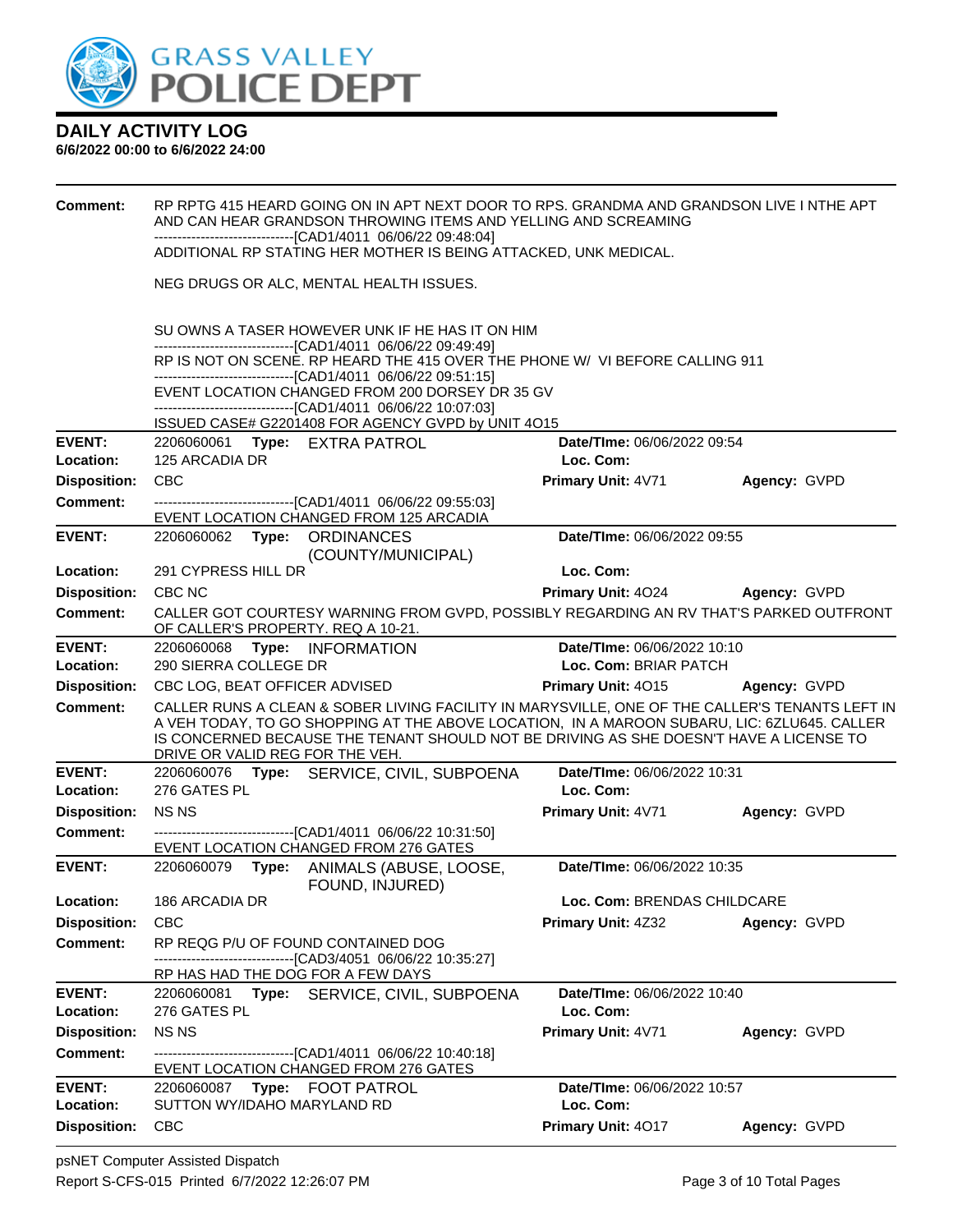

| Comment:                         |                            |       | -------------------------------[CAD1/4011 06/06/22 10:57:21]<br>EVENT LOCATION CHANGED FROM SUTTON/ IDAHO MARYLAND                                                                                                                                                                                                                                                                    |                             |                                          |
|----------------------------------|----------------------------|-------|---------------------------------------------------------------------------------------------------------------------------------------------------------------------------------------------------------------------------------------------------------------------------------------------------------------------------------------------------------------------------------------|-----------------------------|------------------------------------------|
| <b>EVENT:</b>                    |                            |       | 2206060089 Type: SERVICE, CIVIL, SUBPOENA                                                                                                                                                                                                                                                                                                                                             | Date/TIme: 06/06/2022 11:01 |                                          |
| Location:                        | 417 NEAL ST                |       |                                                                                                                                                                                                                                                                                                                                                                                       | Loc. Com:                   |                                          |
| <b>Disposition:</b>              | <b>NSNS</b>                |       |                                                                                                                                                                                                                                                                                                                                                                                       | Primary Unit: 4V71          | Agency: GVPD                             |
| <b>Comment:</b>                  |                            |       | ----------------------------------[CAD1/4011 06/06/22 11:06:09]                                                                                                                                                                                                                                                                                                                       |                             |                                          |
| <b>EVENT:</b>                    |                            |       | EVENT LOCATION CHANGED FROM 417 NEAL ST                                                                                                                                                                                                                                                                                                                                               | Date/TIme: 06/06/2022 11:11 |                                          |
| Location:                        | 367 CLARK ST               |       | 2206060091 Type: SERVICE, CIVIL, SUBPOENA                                                                                                                                                                                                                                                                                                                                             | Loc. Com:                   |                                          |
| <b>Disposition:</b>              | <b>NSNS</b>                |       |                                                                                                                                                                                                                                                                                                                                                                                       | Primary Unit: 4V71          | Agency: GVPD                             |
| Comment:                         |                            |       | ----------------------------------[CAD1/4011 06/06/22 11:11:08]                                                                                                                                                                                                                                                                                                                       |                             |                                          |
|                                  |                            |       | EVENT LOCATION CHANGED FROM 567 CLARK<br>------------------------------[CAD1/4011_06/06/22 11:11:22]                                                                                                                                                                                                                                                                                  |                             |                                          |
|                                  |                            |       | EVENT LOCATION CHANGED FROM 567 COLFAX AV GV                                                                                                                                                                                                                                                                                                                                          |                             |                                          |
| <b>EVENT:</b>                    | 2206060097 Type:           |       | 911<br>UNKNOWN/HANGUPS, ABANS                                                                                                                                                                                                                                                                                                                                                         | Date/TIme: 06/06/2022 11:22 |                                          |
| Location:                        | 2054 NEVADA CITY HIGHWAY   |       |                                                                                                                                                                                                                                                                                                                                                                                       | Loc. Com: SAVE MART         |                                          |
| <b>Disposition:</b>              | <b>HBD</b>                 |       |                                                                                                                                                                                                                                                                                                                                                                                       | <b>Primary Unit:</b>        | Agency: GVPD                             |
| Comment:                         | 911 ACCIDENTAL             |       |                                                                                                                                                                                                                                                                                                                                                                                       |                             |                                          |
| <b>EVENT:</b>                    | 2206060098                 | Type: | THEFT (GRAND, PETTY, FROM<br><b>MERCHANT)</b>                                                                                                                                                                                                                                                                                                                                         | Date/TIme: 06/06/2022 11:26 |                                          |
| Location:                        | 129 S AUBURN ST            |       |                                                                                                                                                                                                                                                                                                                                                                                       |                             | Loc. Com: GRASS VALLEY POLICE DEPARTMENT |
| <b>Disposition:</b>              | <b>RPT</b>                 |       |                                                                                                                                                                                                                                                                                                                                                                                       | Primary Unit: 4021          | Agency: GVPD                             |
| Case No:                         | G2201409                   |       |                                                                                                                                                                                                                                                                                                                                                                                       |                             |                                          |
| <b>Comment:</b>                  |                            |       | CALLER IN THE LOBBY REPTING THEFT OF FUNDS FROM EBT CARD.                                                                                                                                                                                                                                                                                                                             |                             |                                          |
|                                  |                            |       | -------------------------------[CAD1/4011 06/06/22 12:06:37]<br>ISSUED CASE# G2201409 FOR AGENCY GVPD by UNIT 4O21                                                                                                                                                                                                                                                                    |                             |                                          |
|                                  |                            |       |                                                                                                                                                                                                                                                                                                                                                                                       |                             |                                          |
| <b>EVENT:</b>                    |                            |       | 2206060106 Type: THEFT (GRAND, PETTY, FROM                                                                                                                                                                                                                                                                                                                                            | Date/TIme: 06/06/2022 11:58 |                                          |
| Location:                        | 2033 NEVADA CITY HY        |       | MERCHANT)                                                                                                                                                                                                                                                                                                                                                                             | Loc. Com: DOLLAR GENERAL    |                                          |
| <b>Disposition:</b>              | <b>RPT</b>                 |       |                                                                                                                                                                                                                                                                                                                                                                                       | <b>Primary Unit: 4017</b>   | Agency: GVPD                             |
| Case No:                         | G2201410                   |       |                                                                                                                                                                                                                                                                                                                                                                                       |                             |                                          |
| <b>Comment:</b>                  |                            |       | RP RPTG THEFT OF SODA, SOCKS, AND UNDERWEAR. RP WANTS TO PRESS CHARGES. SU VEH DRK GRN<br>TOYT AVALON LEFT 10 AGO TWDS NEVADA CITY ON NEVADA CITY HWY                                                                                                                                                                                                                                 |                             |                                          |
|                                  |                            |       | -------------------------------[CAD1/4011_06/06/22 12:19:42]<br>ISSUED CASE# G2201410 FOR AGENCY GVPD by UNIT 4O17                                                                                                                                                                                                                                                                    |                             |                                          |
| <b>EVENT:</b>                    |                            |       | 2206060116 Type: WELFARE CHECK                                                                                                                                                                                                                                                                                                                                                        | Date/TIme: 06/06/2022 12:43 |                                          |
| Location:                        | 180 SIERRA COLLEGE DR      |       |                                                                                                                                                                                                                                                                                                                                                                                       | Loc. Com: GRANITE WELLNESS  |                                          |
| <b>Disposition:</b>              | <b>RPT</b>                 |       |                                                                                                                                                                                                                                                                                                                                                                                       | <b>Primary Unit:</b>        | Agency: GVPD                             |
| <b>Case No:</b>                  | G2201411                   |       |                                                                                                                                                                                                                                                                                                                                                                                       |                             |                                          |
| <b>Comment:</b>                  |                            |       | 911 CALLING FROM WELLNESS CENTER, RP HAD TO SEND AN XRAY PATIENT AWAY FOR HBD, NOW THE<br>XRAY IS WALKING AROUND BRENTWOOD RD AND CALLER IS CONCERNED SHE'LL BE HIT BY A VEH, LSW<br>WFA, BLK T-SHIRT, HAIR IS UP, WEARING GLASSES. CALLER STILL HAS A VISUAL OF THE XRAY.<br>--------------------[CAD1/4011_06/06/22 13:02:14]<br>ISSUED CASE# G2201411 FOR AGENCY GVPD by UNIT 4O17 |                             |                                          |
| <b>EVENT:</b>                    | ***** EVENT CLOSED BY CAD3 |       |                                                                                                                                                                                                                                                                                                                                                                                       | Date/TIme: 06/06/2022 12:51 |                                          |
| Location:<br><b>Disposition:</b> | 129 S AUBURN ST            |       |                                                                                                                                                                                                                                                                                                                                                                                       | Primary Unit: 4021          | Loc. Com: GRASS VALLEY POLICE DEPARTMENT |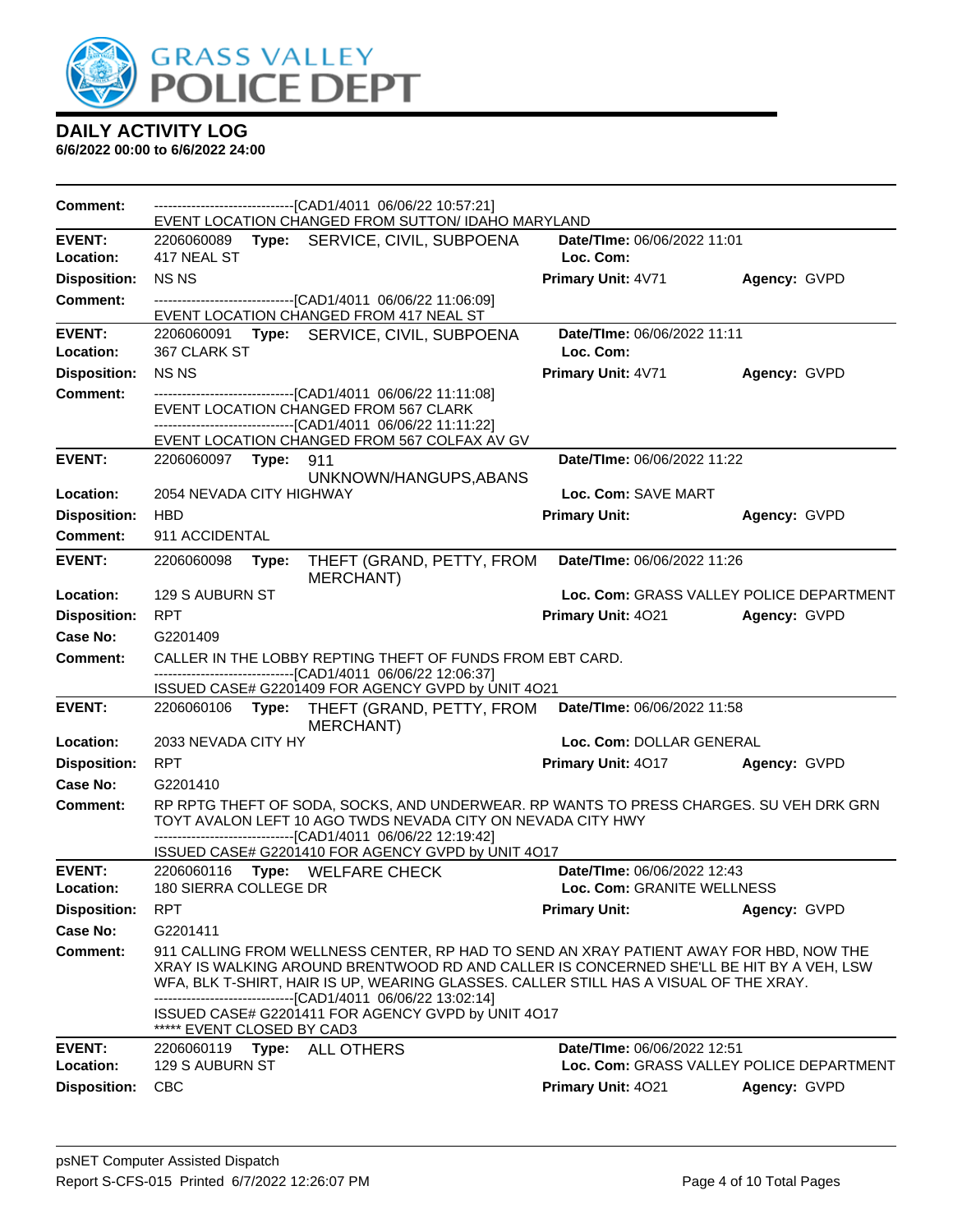

| <b>Comment:</b>                        | --------------------------------[CAD1/4011 06/06/22 12:51:49]<br>EVENT LOCATION CHANGED FROM 129 SO AUBURN                                                                                                                                                                                                                                                                                                      |                                          |              |
|----------------------------------------|-----------------------------------------------------------------------------------------------------------------------------------------------------------------------------------------------------------------------------------------------------------------------------------------------------------------------------------------------------------------------------------------------------------------|------------------------------------------|--------------|
|                                        | -------------------------------[4O21/MDT 06/06/22 12:52]                                                                                                                                                                                                                                                                                                                                                        |                                          |              |
|                                        | WEB FORM SUBMISSION                                                                                                                                                                                                                                                                                                                                                                                             |                                          |              |
|                                        | ------------------------------[4O21/MDT 06/06/22 12:53]<br>NEGATIVE ANSWER UNABLE TO LEAVE VM                                                                                                                                                                                                                                                                                                                   |                                          |              |
| <b>EVENT:</b>                          | 2206060120 Type: FOLLOWUP                                                                                                                                                                                                                                                                                                                                                                                       | Date/TIme: 06/06/2022 12:52              |              |
| Location:                              | 562 WHITING ST                                                                                                                                                                                                                                                                                                                                                                                                  | Loc. Com:                                |              |
| <b>Disposition:</b>                    | CBC PROPERTY COLLECTED                                                                                                                                                                                                                                                                                                                                                                                          | <b>Primary Unit: 4024</b>                | Agency: GVPD |
| Comment:                               | RP RPTG BLK SWEATSHIRT RELATED TO CASE#1403 IS LOCATED IN THE PARKING LOT                                                                                                                                                                                                                                                                                                                                       |                                          |              |
| <b>EVENT:</b><br>Location:             | 2206060123 Type: TRESPASS<br>275 DORSEY DR #41                                                                                                                                                                                                                                                                                                                                                                  | Date/TIme: 06/06/2022 12:58<br>Loc. Com: |              |
| <b>Disposition:</b>                    | <b>CBC</b>                                                                                                                                                                                                                                                                                                                                                                                                      | Primary Unit: 4021                       | Agency: GVPD |
| <b>Comment:</b>                        | 911 CALLER FEELS UNSAFE, SAYS PEOPLE ARE LIVING IN AN APT AND THEY AREN'T SUPPOSED TO BE                                                                                                                                                                                                                                                                                                                        |                                          |              |
|                                        | THERE, ADDITIONALLY, THERE HAS BEEN A LOT OF LEO PRESENCE AT THAT APT, REQ A 10-21 TO START.<br>------------------------------[4O21/MDT 06/06/22 13:11]<br>UNABLE TO LEAVE A MESSAGE                                                                                                                                                                                                                            |                                          |              |
| <b>EVENT:</b>                          | 2206060124 Type: FRAUD                                                                                                                                                                                                                                                                                                                                                                                          | Date/TIme: 06/06/2022 13:04              |              |
| Location:                              | 228 SUTTON WY # 239                                                                                                                                                                                                                                                                                                                                                                                             | Loc. Com: OAK RIDGE APARTMENTS           |              |
| <b>Disposition:</b>                    | MERGED 2206060126                                                                                                                                                                                                                                                                                                                                                                                               | <b>Primary Unit:</b>                     | Agency: GVPD |
| <b>Comment:</b>                        | CALLER RPTING BEING THE VICTIM OF A SCAM. BOUGHT A PUPPY FOR APPROX \$2000 AND NEVER<br>RECEVED THE PUPPY.<br>***** EVENT CLOSED BY CAD2 WITH COMMENT-2206060126                                                                                                                                                                                                                                                |                                          |              |
| <b>EVENT:</b>                          | 2206060126 Type: FRAUD                                                                                                                                                                                                                                                                                                                                                                                          | Date/TIme: 06/06/2022 13:09              |              |
| Location:                              | 228 SUTTON WY # 239                                                                                                                                                                                                                                                                                                                                                                                             | Loc. Com:                                |              |
| <b>Disposition:</b>                    | CBC                                                                                                                                                                                                                                                                                                                                                                                                             | <b>Primary Unit: 4021</b>                | Agency: GVPD |
| <b>Comment:</b>                        | CALLER IS THE VICTIM OF A SCAM. \$800 WAS SENT VIA ZELLE TO PURCHASE A PUPPY FROM A PERSON IN<br>TEXAS. THE PUPPY WAS SUPPOSED TO BE DELIVERED ON FRIDAY AND THE PUPPY NEVER CAME. NOW<br>THE CALLER IS UNABLE TO GET BACK INTOUCH WITH THE PERSON HE SENT THE MONEY TO. REQ A 10-21<br>TO START.                                                                                                               |                                          |              |
|                                        | -------------------------------[MERGED CAD2/4132 06/06/2022 13:09:38]<br>MERGED 2206060124 TYPE: FRA<br>LOCATION: 228 SUTTON WY Apt: 239<br>OAK RIDGE APARTMENTS<br>RP: NAME: JESSE WILLIAMS PHONE: 6157442 (530)<br>COMMENTS: CALLER RPTING BEING THE VICTIM OF A SCAM. BOUGHT A PUPPY FOR APPROX \$2000 AND<br>NEVER RECEVED THE PUPPY.<br>--------------------------[4O21/MDT 06/06/22 14:13]<br>LEFT VM MSG |                                          |              |
| <b>EVENT:</b>                          | Type:<br>2206060129<br><b>VEHICLE STOP</b>                                                                                                                                                                                                                                                                                                                                                                      | Date/TIme: 06/06/2022 13:14              |              |
| Location:<br><b>Disposition:</b>       | 972 SUTTON WY<br><b>CIT</b>                                                                                                                                                                                                                                                                                                                                                                                     | Loc. Com: BEST WESTERN 530 273 1393      |              |
| Case No:                               | G2201412                                                                                                                                                                                                                                                                                                                                                                                                        | <b>Primary Unit: 4017</b>                | Agency: GVPD |
| <b>Comment:</b>                        | License: 7HCM554                                                                                                                                                                                                                                                                                                                                                                                                |                                          |              |
|                                        | --------------------------[CAD3/4051_06/06/22 13:15:01]                                                                                                                                                                                                                                                                                                                                                         |                                          |              |
|                                        | EVENT LOCATION CHANGED FROM BEST WESTERN<br>-------------------------------[CAD3/4051 06/06/22 13:23:35]                                                                                                                                                                                                                                                                                                        |                                          |              |
|                                        | ISSUED CASE# G2201412 FOR AGENCY GVPD by UNIT 4O17                                                                                                                                                                                                                                                                                                                                                              |                                          |              |
| <b>EVENT:</b>                          | 2206060132 Type: 911                                                                                                                                                                                                                                                                                                                                                                                            | Date/TIme: 06/06/2022 13:16              |              |
|                                        | UNKNOWN/HANGUPS, ABANS                                                                                                                                                                                                                                                                                                                                                                                          |                                          |              |
| Location:                              | 228 SCOTIA PINES CR                                                                                                                                                                                                                                                                                                                                                                                             | Loc. Com:                                |              |
| <b>Disposition:</b><br><b>Comment:</b> | <b>HBD</b><br>911 ACCIDENTAL, C4                                                                                                                                                                                                                                                                                                                                                                                | <b>Primary Unit:</b>                     | Agency: GVPD |
|                                        |                                                                                                                                                                                                                                                                                                                                                                                                                 |                                          |              |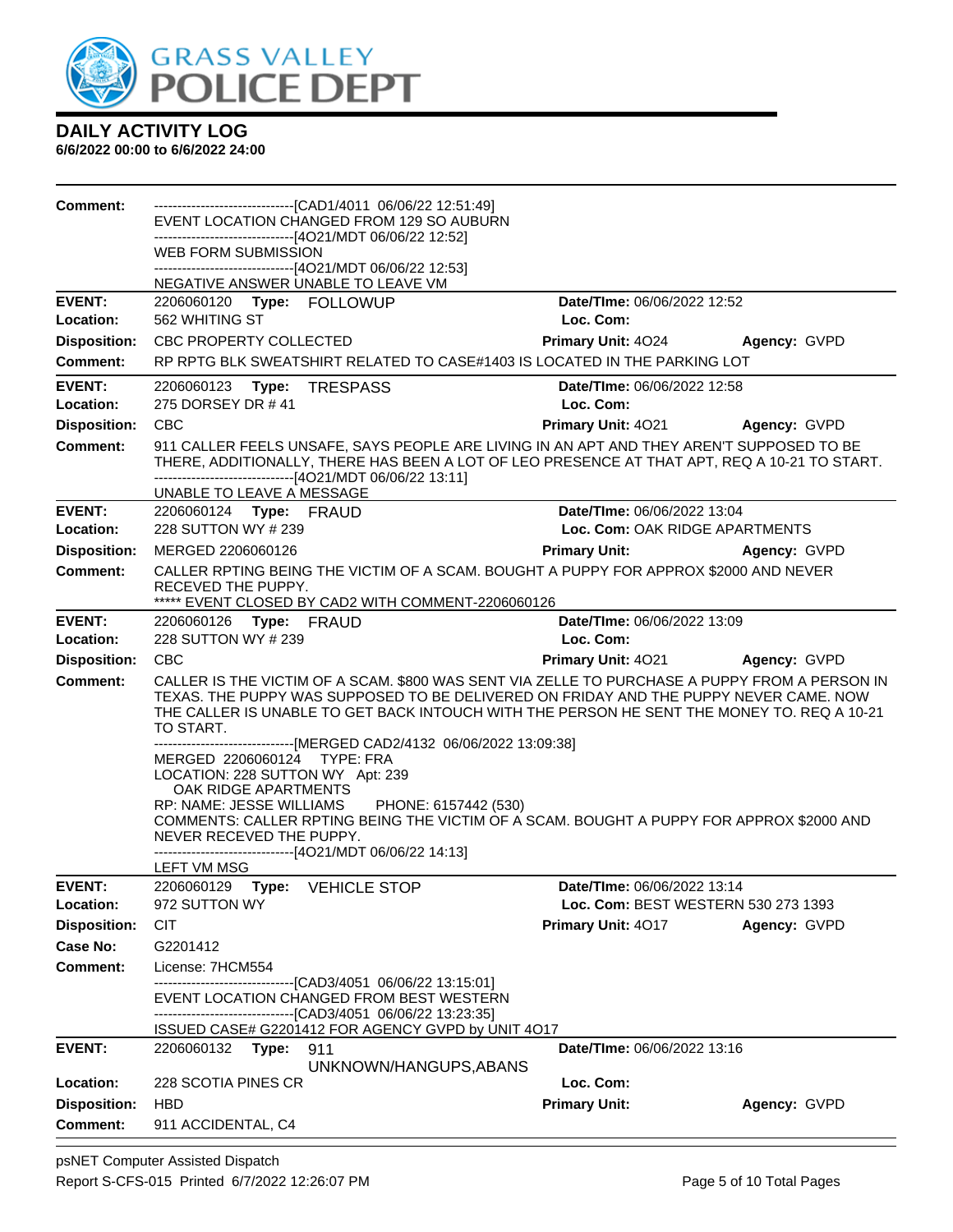

| <b>EVENT:</b>                          | 2206060133                                                 | Type: | 911 UNKNOWN<br>(HANGUPS, ABAN'S)                                                                                                                                                                                                       | Date/TIme: 06/06/2022 13:20 |              |
|----------------------------------------|------------------------------------------------------------|-------|----------------------------------------------------------------------------------------------------------------------------------------------------------------------------------------------------------------------------------------|-----------------------------|--------------|
| Location:                              | 142 CHESTER ST                                             |       |                                                                                                                                                                                                                                        | Loc. Com:                   |              |
| <b>Disposition:</b>                    | HBD SAME CALL, TWICE                                       |       |                                                                                                                                                                                                                                        | <b>Primary Unit:</b>        | Agency: GVPD |
| <b>Comment:</b>                        | 911 ABAN.                                                  |       | ACCIDENTAL DIAL, ELDERLY XRAY<br>***** EVENT CLOSED BY CAD2 WITH COMMENT-SAME CALL, TWICE                                                                                                                                              |                             |              |
| <b>EVENT:</b>                          | 2206060135                                                 | Type: | 911 UNKNOWN                                                                                                                                                                                                                            | Date/TIme: 06/06/2022 13:21 |              |
|                                        |                                                            |       | (HANGUPS, ABAN'S)                                                                                                                                                                                                                      |                             |              |
| Location:                              | 142 CHESTER ST                                             |       |                                                                                                                                                                                                                                        | Loc. Com:                   |              |
| <b>Disposition:</b>                    | <b>HBD</b>                                                 |       |                                                                                                                                                                                                                                        | <b>Primary Unit:</b>        | Agency: GVPD |
| <b>Comment:</b>                        | 911 ACCIDENTAL, ELDERLY XRAY<br>***** EVENT CLOSED BY CAD2 |       |                                                                                                                                                                                                                                        |                             |              |
| <b>EVENT:</b>                          | 2206060140 Type:                                           |       | 911                                                                                                                                                                                                                                    | Date/TIme: 06/06/2022 13:40 |              |
|                                        |                                                            |       | UNKNOWN/HANGUPS, ABANS                                                                                                                                                                                                                 |                             |              |
| Location:                              | TINLOY ST/BANK ST                                          |       |                                                                                                                                                                                                                                        | Loc. Com: TINLOY BUS STOP   |              |
| <b>Disposition:</b>                    | <b>HBD</b>                                                 |       |                                                                                                                                                                                                                                        | <b>Primary Unit:</b>        | Agency: GVPD |
| <b>Comment:</b>                        | 911 ACCIDENTAL MISDIAL                                     |       |                                                                                                                                                                                                                                        |                             |              |
| <b>EVENT:</b>                          | 2206060155 Type:                                           |       | <b>FOLLOWUP</b>                                                                                                                                                                                                                        | Date/TIme: 06/06/2022 14:38 |              |
| Location:                              | <b>BARTLETT DR/174</b>                                     |       |                                                                                                                                                                                                                                        | Loc. Com:                   |              |
| <b>Disposition:</b>                    | <b>PEN</b>                                                 |       |                                                                                                                                                                                                                                        | Primary Unit: 4015          | Agency: GVPD |
| <b>Comment:</b>                        |                                                            |       | RP REQG 10-21 REF CASE G2201276 TAKEN BY 4O15                                                                                                                                                                                          |                             |              |
| <b>EVENT:</b>                          | 2206060162                                                 | Type: | THREATS                                                                                                                                                                                                                                | Date/TIme: 06/06/2022 15:02 |              |
| Location:                              | 410 CROWN POINT CR                                         |       |                                                                                                                                                                                                                                        | Loc. Com:                   |              |
| <b>Disposition:</b>                    | <b>CBC</b>                                                 |       |                                                                                                                                                                                                                                        | Primary Unit: 4021          | Agency: GVPD |
| <b>Comment:</b>                        |                                                            |       | CALLER HAVING ONGOING ISSUES WITH SUSBECT, WANTS TO FILE A REPORT, POSSIBLY OBTAIN AN RO.<br>TODAY, SUBJECT SHOWED UP AT CALLER'S PLACE OF EMPLOYMENT. REQ 10-21 TO START.<br>-------------------------------[4O21/MDT 06/06/22 15:17] |                             |              |
| <b>EVENT:</b>                          |                                                            |       | RP ADVISED OF THE RO PROCESS<br>2206060164 Type: VEHICLE STOP                                                                                                                                                                          | Date/TIme: 06/06/2022 15:14 |              |
| Location:                              | <b>BRUNSWICK RD/SUTTON WY</b>                              |       |                                                                                                                                                                                                                                        | Loc. Com:                   |              |
| <b>Disposition:</b>                    | WA                                                         |       |                                                                                                                                                                                                                                        | Primary Unit: 4015          | Agency: GVPD |
| Comment:                               | License: 7HXS778                                           |       |                                                                                                                                                                                                                                        |                             |              |
|                                        |                                                            |       | --------------------[CAD3/4051_06/06/22 15:14:39]                                                                                                                                                                                      |                             |              |
|                                        |                                                            |       | EVENT LOCATION CHANGED FROM BRUNSWICK / SUTTON                                                                                                                                                                                         |                             |              |
| <b>EVENT:</b>                          | 2206060171                                                 |       | Type: PROPERTY LOST OR FOUND                                                                                                                                                                                                           | Date/TIme: 06/06/2022 15:50 |              |
| Location:                              | 290 SIERRA COLLEGE DR                                      |       |                                                                                                                                                                                                                                        | Loc. Com: BRIAR PATCH       |              |
| <b>Disposition:</b><br><b>Comment:</b> | <b>PEN</b>                                                 |       |                                                                                                                                                                                                                                        | Primary Unit: 4015          | Agency: GVPD |
|                                        | REQ 10-21.                                                 |       | CALLER LEFT PHONE AT ABOVE LOCATION, AND ITS NO LONGER THERE.                                                                                                                                                                          |                             |              |
|                                        | 4015 ADVISED TO REVIEW                                     |       | -------------------[CAD3/4051 06/06/22 15:55:01]                                                                                                                                                                                       |                             |              |
| <b>EVENT:</b>                          | 2206060174                                                 | Type: | <b>EXTRA PATROL</b>                                                                                                                                                                                                                    | Date/TIme: 06/06/2022 15:52 |              |
| Location:                              | 345 VISTAMONT DR                                           |       |                                                                                                                                                                                                                                        | Loc. Com:                   |              |
| <b>Disposition:</b>                    | <b>CBC</b>                                                 |       |                                                                                                                                                                                                                                        | Primary Unit: 4015          | Agency: GVPD |
| <b>Comment:</b>                        |                                                            |       | REQ FOR EXTRA PATROL, ONGOING ISSUE, WHEN THE HIGH SCHOOL STUDENTS GET OUT OF SCHOOL,<br>THE J DRIVERS ARE RACING UP AND DOWN THE ROADWAY AT ABOVE LOCATION.                                                                           |                             |              |
| <b>EVENT:</b>                          | 2206060178                                                 | Type: | ANIMALS (ABUSE, LOOSE,                                                                                                                                                                                                                 | Date/TIme: 06/06/2022 15:58 |              |
| Location:                              | 105 NEAL ST                                                |       | FOUND, INJURED)                                                                                                                                                                                                                        | Loc. Com: SAFEWAY           |              |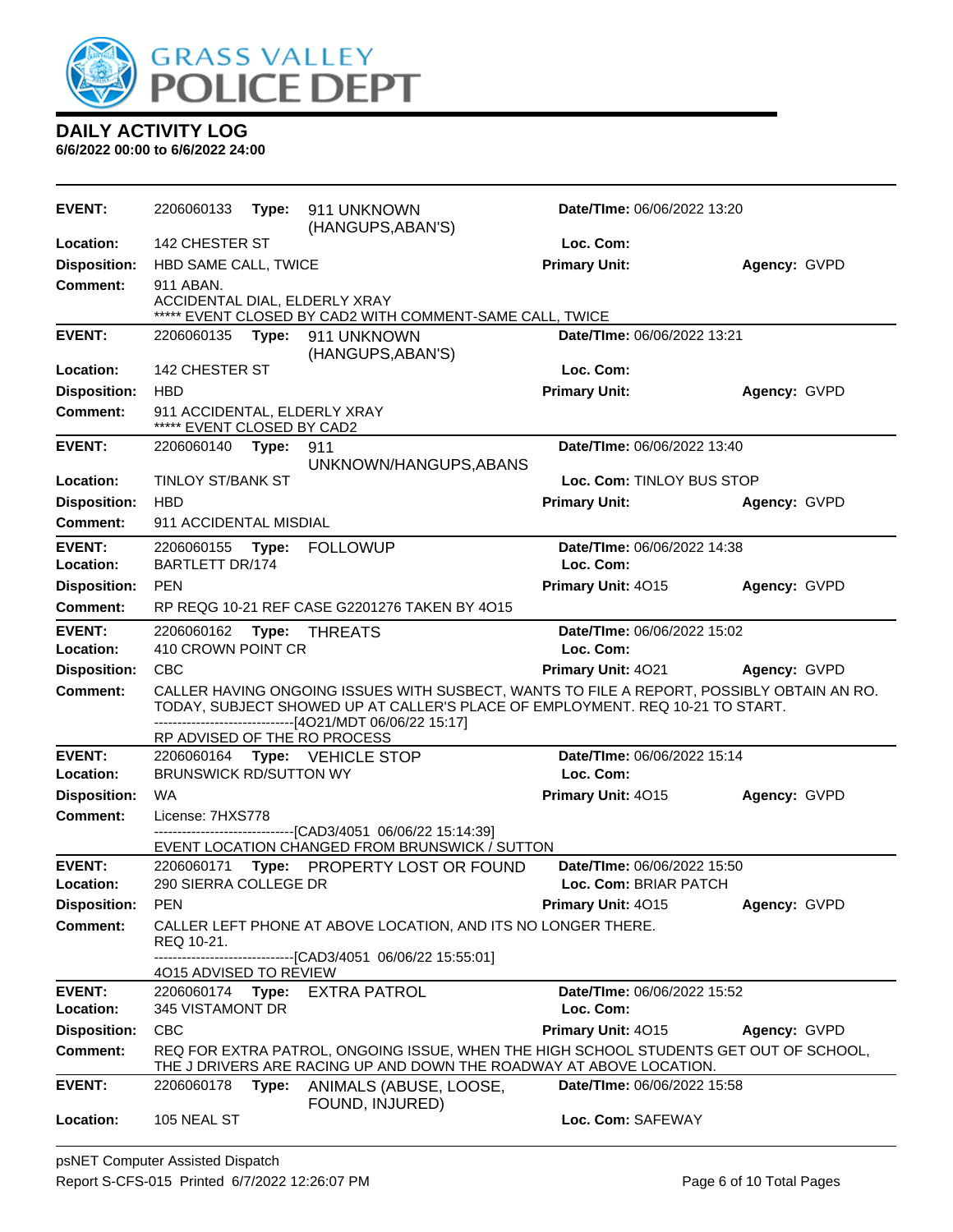

**6/6/2022 00:00 to 6/6/2022 24:00**

| <b>Disposition:</b>        | HBD                                |                                                                                                                                                                                                           | <b>Primary Unit:</b>                            | Agency: GVPD |  |  |
|----------------------------|------------------------------------|-----------------------------------------------------------------------------------------------------------------------------------------------------------------------------------------------------------|-------------------------------------------------|--------------|--|--|
| <b>Comment:</b>            | 911 DOG LOCKED IN VEH, WINDOWS UP. |                                                                                                                                                                                                           |                                                 |              |  |  |
|                            | WHI VAN                            |                                                                                                                                                                                                           |                                                 |              |  |  |
|                            | ***** EVENT CLOSED BY CAD3         | ---------------------------------[CAD1/4011 06/06/22 15:58:29]<br>WHILE LL, OWNER CAME OUT. C4 NO RESPONSE NEEDED                                                                                         |                                                 |              |  |  |
| <b>EVENT:</b>              | 2206060179                         | Type: 911 UNKNOWN                                                                                                                                                                                         | Date/TIme: 06/06/2022 16:05                     |              |  |  |
| <b>Location:</b>           | 155 GLASSON WY                     | (HANGUPS, ABAN'S)                                                                                                                                                                                         | Loc. Com: SIERRA NEVADA MEMORIAL                |              |  |  |
| <b>Disposition:</b>        | HBD LOG PER 4S34                   |                                                                                                                                                                                                           | <b>HOSPITAL</b><br><b>Primary Unit:</b>         | Agency: GVPD |  |  |
| Comment:                   | 911 OPEN LINE, DIALING HEARD ONLY  |                                                                                                                                                                                                           |                                                 |              |  |  |
|                            |                                    |                                                                                                                                                                                                           |                                                 |              |  |  |
|                            | UNK ROOM NUMBER                    | ---------------------[CAD3/4051_06/06/22 16:21:14]                                                                                                                                                        |                                                 |              |  |  |
|                            | 4S3 ADVISED TO REVIEW              | ***** EVENT CLOSED BY CAD3 WITH COMMENT-LOG PER 4S34                                                                                                                                                      |                                                 |              |  |  |
| <b>EVENT:</b>              |                                    | 2206060181 Type: DISTURBANCE (NOISE,                                                                                                                                                                      | Date/TIme: 06/06/2022 16:07                     |              |  |  |
| Location:                  | 368 SUTTON WY #1                   | MUSIC, VERBAL, BARKI                                                                                                                                                                                      | Loc. Com:                                       |              |  |  |
| <b>Disposition:</b>        | <b>RPT</b>                         |                                                                                                                                                                                                           | Primary Unit: 4015                              | Agency: GVPD |  |  |
| Case No:                   | G2201414                           |                                                                                                                                                                                                           |                                                 |              |  |  |
| <b>Comment:</b>            |                                    | 911 CALLER RPTING SON W/ MH, HAVING A "MELT DOWN"                                                                                                                                                         |                                                 |              |  |  |
|                            |                                    | -------------------------------[CAD2/4132 06/06/22 16:08:06]<br>FRONT DOOR IS UNLOCKED, CALLER ADVISED SON IS THROWING THINGS                                                                             |                                                 |              |  |  |
|                            | CALFIRE 10-39                      | ------------------------[CAD2/4132 06/06/22 16:13:12]                                                                                                                                                     |                                                 |              |  |  |
|                            |                                    | -------------------------------[CAD1/4011 06/06/22 16:38:59]                                                                                                                                              |                                                 |              |  |  |
| <b>EVENT:</b>              |                                    | ISSUED CASE# G2201414 FOR AGENCY GVPD by UNIT 4O15<br>2206060184 Type: WELFARE CHECK                                                                                                                      | Date/TIme: 06/06/2022 16:22                     |              |  |  |
| Location:                  | EA MAIN ST/BENNETT ST              |                                                                                                                                                                                                           | Loc. Com:                                       |              |  |  |
| <b>Disposition:</b>        | UTL                                |                                                                                                                                                                                                           | <b>Primary Unit: 4017</b>                       | Agency: GVPD |  |  |
| <b>Comment:</b>            | NEAR ROBINSONS GAS                 | 911 CHP TRF/ MALE SUBJ WALKING DOWN THE ROADWAY, DOESNT SEEM TOTALLY ALERT. LAST SEEN                                                                                                                     |                                                 |              |  |  |
|                            |                                    | WMA APPROX 70YO, LSW BLU JEANS, BLU SHIRT CARRYING RED BAG<br>-------------------------------[CAD3/4051_06/06/22 16:27:12]                                                                                |                                                 |              |  |  |
|                            | 4S3 ADVISED                        |                                                                                                                                                                                                           |                                                 |              |  |  |
| <b>EVENT:</b><br>Location: | GRASS VALLEY                       | 2206060190 Type: WELFARE CHECK                                                                                                                                                                            | <b>Date/Time: 06/06/2022 16:46</b><br>Loc. Com: |              |  |  |
| <b>Disposition:</b>        | <b>CBC</b>                         |                                                                                                                                                                                                           | Primary Unit: 4K19                              | Agency: GVPD |  |  |
| <b>Comment:</b>            | THAT HE LIVES NEAR CONDON PARK     | RP HAS NOT BEEN ABLE TO GET AHOLD OF HER BROTHER IN TWO WEEKS. UNK ADDRESS OTHER THAN                                                                                                                     |                                                 |              |  |  |
|                            | INFO, RP IS DEAF AND BLIND.        |                                                                                                                                                                                                           |                                                 |              |  |  |
|                            |                                    | ------------------------------[4K19/MDT 06/06/22 17:38]<br>UNABLE TO LOCATE AN ADDRESS THROUGH LOCAL CONTACTS FOR SUBJECT. AREA CHECK MADE NEAR<br>CONDON FOR SUBJECT"S VEHICLE HOWEVER WAS UTL. 10-39 RP |                                                 |              |  |  |
| <b>EVENT:</b>              | 2206060191                         | Type: ANIMALS (ABUSE, LOOSE,                                                                                                                                                                              | Date/TIme: 06/06/2022 16:50                     |              |  |  |
| Location:                  | 151 W MCKNIGHT WY # D              | FOUND, INJURED)                                                                                                                                                                                           | Loc. Com: MOUNTAIN MIKES PIZZA                  |              |  |  |
| <b>Disposition:</b>        | <b>HBD</b>                         |                                                                                                                                                                                                           | <b>Primary Unit:</b>                            | Agency: GVPD |  |  |
| <b>Comment:</b>            | ***** EVENT CLOSED BY CAD3         | 911 DOG IN VEH W/ WINDOWS UP. WHILE LL, OWNER CAME OUT. NO RESPONSE NEEDED                                                                                                                                |                                                 |              |  |  |

psNET Computer Assisted Dispatch Report S-CFS-015 Printed 6/7/2022 12:26:07 PM Page 7 of 10 Total Pages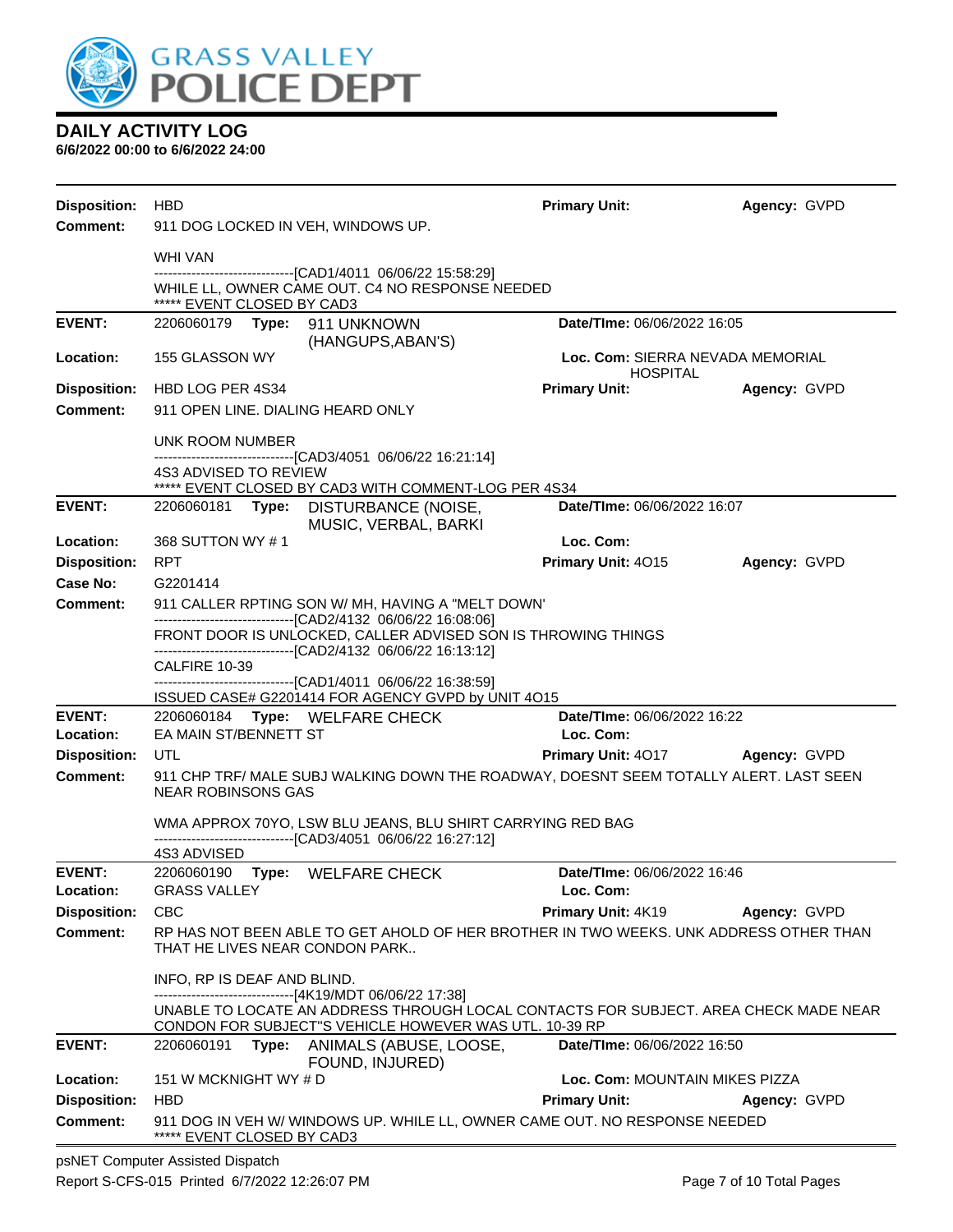

| <b>EVENT:</b>              | 2206060192                             | Type:      | <b>ORDINANCES</b><br>(COUNTY/MUNICIPAL)                                                                                                                                                         | <b>Date/Time: 06/06/2022 16:50</b>       |                                          |  |
|----------------------------|----------------------------------------|------------|-------------------------------------------------------------------------------------------------------------------------------------------------------------------------------------------------|------------------------------------------|------------------------------------------|--|
| Location:                  | <b>137 OLYMPIA PARK RD</b>             |            |                                                                                                                                                                                                 | Loc. Com: LAMPOST PIZZA                  |                                          |  |
| <b>Disposition:</b>        | HBD CLOSER PER 4017                    |            |                                                                                                                                                                                                 | <b>Primary Unit:</b>                     | Agency: GVPD                             |  |
| <b>Comment:</b>            |                                        |            | RP RPTG LARGE CAMP AREA SET UP.<br>EVENT CLOSED BY CAD3 WITH COMMENT-CLOSER PER 4017                                                                                                            |                                          |                                          |  |
| <b>EVENT:</b><br>Location: | 2206060193<br><b>402 RICHARDSON ST</b> | Type:      | <b>TRESPASS</b>                                                                                                                                                                                 | Date/TIme: 06/06/2022 16:51<br>Loc. Com: |                                          |  |
| <b>Disposition:</b>        | <b>RPT</b>                             |            |                                                                                                                                                                                                 | Primary Unit: 4024                       | Agency: GVPD                             |  |
| <b>Case No:</b>            | G2201415                               |            |                                                                                                                                                                                                 |                                          |                                          |  |
| Comment:                   |                                        |            | RP RPTG EX GF CAME OVER, UN-INVITED, AND BROKE STUFF, RP PUSHED EX GF OUT OF THE FRONT<br>DOOR. RP WANTS TO INQUIRE ABOUT A RO.<br>-------------------------------[CAD3/4051 06/06/22 17:18:05] |                                          |                                          |  |
|                            | 4024 TO HANDLE                         |            | ---------------------[CAD3/4051 06/06/22 17:37:24]<br>ISSUED CASE# G2201415 FOR AGENCY GVPD by UNIT 4O24                                                                                        |                                          |                                          |  |
| <b>EVENT:</b>              |                                        |            | 2206060194 Type: SERVICE, CIVIL, SUBPOENA                                                                                                                                                       | Date/TIme: 06/06/2022 17:05              |                                          |  |
| Location:                  | 1262 SUTTON WY                         |            |                                                                                                                                                                                                 | Loc. Com: HOSPITALITY HOUSE 530 271 7144 |                                          |  |
| <b>Disposition:</b>        | <b>CBC</b>                             |            |                                                                                                                                                                                                 | <b>Primary Unit: 4S3</b>                 | Agency: GVPD                             |  |
| <b>Comment:</b>            | FOR 1                                  |            |                                                                                                                                                                                                 |                                          |                                          |  |
| <b>EVENT:</b>              | 2206060195                             | Type:      | <b>ORDINANCES</b><br>(COUNTY/MUNICIPAL)                                                                                                                                                         | Date/TIme: 06/06/2022 17:16              |                                          |  |
| Location:                  | 131 OLYMPIA PARK RD                    |            |                                                                                                                                                                                                 | Loc. Com:                                |                                          |  |
| <b>Disposition:</b>        | CBC MOVING ALONG                       |            |                                                                                                                                                                                                 | Primary Unit: 4015                       | Agency: GVPD                             |  |
| <b>Comment:</b>            |                                        |            | RP REQG TO HAVE SUBJ CAMPED IN TENT MOVED ALONG. RP IS PROPERTY MANAGER                                                                                                                         |                                          |                                          |  |
| <b>EVENT:</b>              | 2206060197                             | Type:      | <b>ORDINANCES</b><br>(COUNTY/MUNICIPAL)                                                                                                                                                         | Date/TIme: 06/06/2022 17:17              |                                          |  |
| Location:                  |                                        |            | IDAHO MARYLAND RD/RAILROAD AV                                                                                                                                                                   | Loc. Com:                                |                                          |  |
| <b>Disposition:</b>        | <b>HBD CLOSE PER 4S3</b>               |            |                                                                                                                                                                                                 | <b>Primary Unit:</b>                     | Agency: GVPD                             |  |
| <b>Comment:</b>            |                                        |            | LARGE CARDBOARD CAMP UNDER THE OVERPASS<br>EVENT CLOSED BY CAD3 WITH COMMENT-CLOSE PER 4S3                                                                                                      |                                          |                                          |  |
| <b>EVENT:</b>              | 2206060209                             | Type:      | <b>ORDINANCES</b><br>(COUNTY/MUNICIPAL)                                                                                                                                                         | Date/TIme: 06/06/2022 18:24              |                                          |  |
| Location:                  | 559 SUTTON WY                          |            |                                                                                                                                                                                                 | Loc. Com: SIERRA CENTRAL CREDIT UNION    |                                          |  |
| <b>Disposition:</b>        | CBC 98T                                |            |                                                                                                                                                                                                 | Primary Unit: 4K19                       | Agency: GVPD                             |  |
| <b>Comment:</b>            |                                        |            | RP REPORTING A TRANSIENT SLEEPING NEAR THE ATM ONLY DESC IS A MALE. NEG WEAPONS SEEN                                                                                                            |                                          |                                          |  |
| <b>EVENT:</b><br>Location: | 2206060211<br>129 S AUBURN ST          | Type:      | PROPERTY LOST OR FOUND                                                                                                                                                                          | Date/TIme: 06/06/2022 18:48              | Loc. Com: GRASS VALLEY POLICE DEPARTMENT |  |
| <b>Disposition:</b>        | <b>RPT</b>                             |            |                                                                                                                                                                                                 | <b>Primary Unit: 4R8</b>                 | Agency: GVPD                             |  |
| <b>Case No:</b>            | G2201416                               |            |                                                                                                                                                                                                 |                                          |                                          |  |
| <b>Comment:</b>            |                                        |            | ------------------------------[CAD3/4051 06/06/22 18:48:43]<br>ISSUED CASE# G2201416 FOR AGENCY GVPD by UNIT 4R8<br>-------------------------------[CAD3/4051 06/06/22 18:48:56]                |                                          |                                          |  |
|                            |                                        |            | EVENT LOCATION CHANGED FROM GVPD                                                                                                                                                                |                                          |                                          |  |
| <b>EVENT:</b>              | 2206060214                             | Type: FIRE |                                                                                                                                                                                                 | Date/TIme: 06/06/2022 19:23              |                                          |  |
| Location:                  | 415 SIERRA COLLEGE DR                  |            |                                                                                                                                                                                                 | Loc. Com: CASCADES OF GRASS VALLEY       |                                          |  |
| <b>Disposition:</b>        | <b>HBD</b>                             |            |                                                                                                                                                                                                 | <b>Primary Unit:</b>                     | Agency: GVPD                             |  |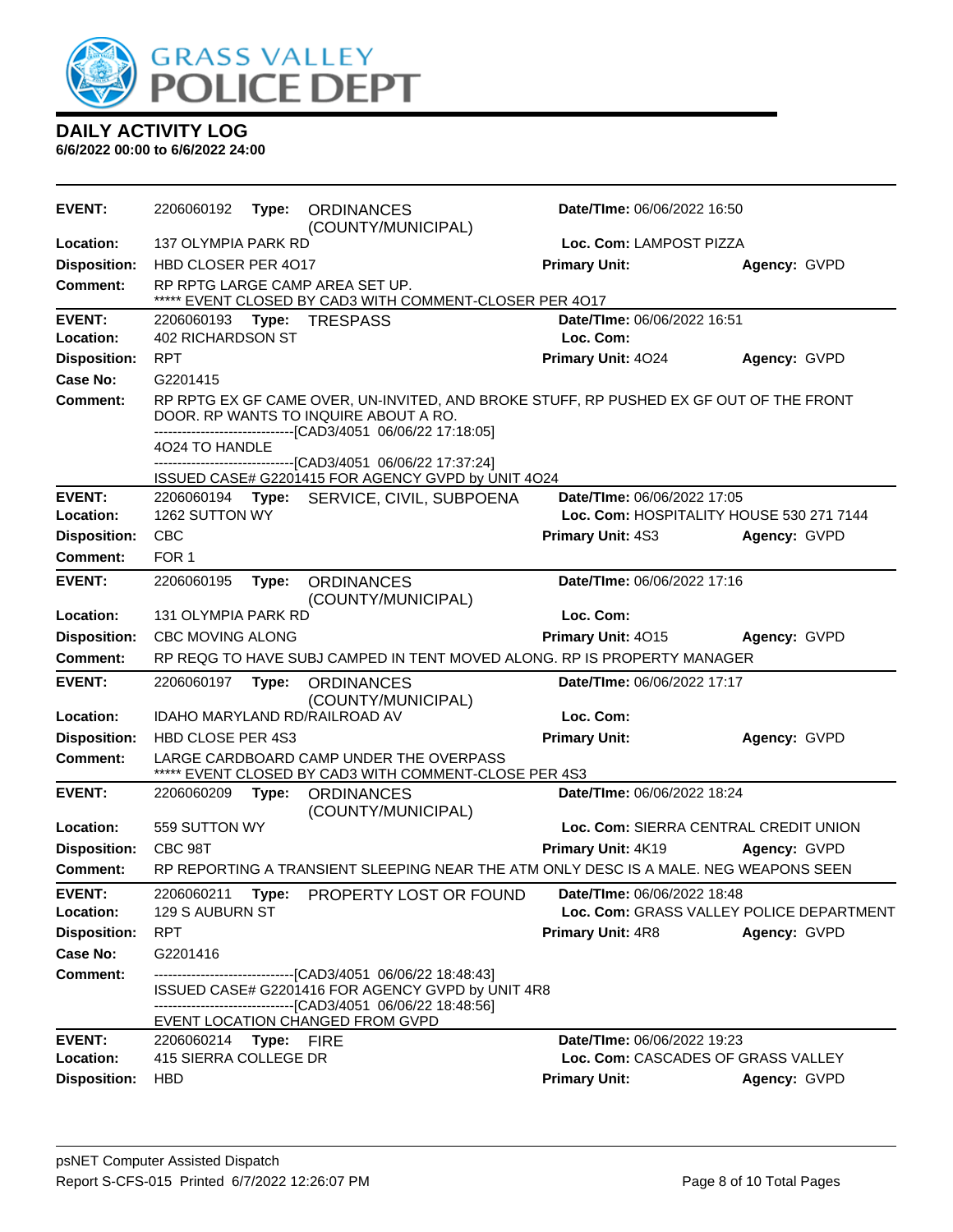

| Comment:                   | 911 POSS ELECTRICAL FIRE AND THE UPSTAIRS PART OF THE BSN IS HAZY WITH SMOKE/ XFER TO<br><b>CALFIRE</b><br>-----------------------[CAD3/3753_06/06/22 19:28:41]<br>4O9 ADVISED |                                          |              |
|----------------------------|--------------------------------------------------------------------------------------------------------------------------------------------------------------------------------|------------------------------------------|--------------|
|                            | ***** EVENT CLOSED BY CAD3                                                                                                                                                     |                                          |              |
| <b>EVENT:</b><br>Location: | 2206060215 Type: TRAFFIC ACCIDENT<br>MCNAB CR/ROCKWOOD DR                                                                                                                      | Date/TIme: 06/06/2022 19:25<br>Loc. Com: |              |
| <b>Disposition:</b>        | CBC NEG. NEED FOR REPORT INFO EXCHANGED                                                                                                                                        | Primary Unit: 4022                       | Agency: GVPD |
| <b>Comment:</b>            | RP REQ 1021 REF COLD TC. PER RP INFO WAS EXCHANGED                                                                                                                             |                                          |              |
|                            |                                                                                                                                                                                |                                          |              |
| <b>EVENT:</b><br>Location: | Type: FIRE<br>2206060221<br>621 TODD CT                                                                                                                                        | Date/TIme: 06/06/2022 19:53<br>Loc. Com: |              |
| <b>Disposition:</b>        | <b>HBD</b>                                                                                                                                                                     | <b>Primary Unit:</b>                     | Agency: GVPD |
| <b>Comment:</b>            | RP REPORTS A FIRE ALARM GOING OFF FOR HOURS AT A RES ON TODD CT. TRANSFERRED TO CALFIRE.                                                                                       |                                          |              |
|                            | --------------------------------[CAD3/3753 06/06/22 20:03:31]<br>EVENT LOCATION CHANGED FROM TODD CT<br>***** EVENT CLOSED BY CAD3                                             |                                          |              |
| <b>EVENT:</b>              | 2206060230 Type: ORDINANCES<br>(COUNTY/MUNICIPAL)                                                                                                                              | Date/TIme: 06/06/2022 21:00              |              |
| Location:                  | 660 MINNIE ST                                                                                                                                                                  | Loc. Com: CONDON PARK                    |              |
| <b>Disposition:</b>        | UTL                                                                                                                                                                            | <b>Primary Unit: 4022</b>                | Agency: GVPD |
| <b>Comment:</b>            | 911 CHP XFER REPORTING FIREWORKS IN THE AREA OF CONDON PARK. PER RP HEARD ONLY                                                                                                 |                                          |              |
| <b>EVENT:</b>              | <b>Type: VEHICLE STOP</b><br>2206060232                                                                                                                                        | Date/TIme: 06/06/2022 21:11              |              |
| Location:                  | EA MAIN ST/HUGHES RD                                                                                                                                                           | Loc. Com:                                |              |
| <b>Disposition:</b>        | <b>CIT</b>                                                                                                                                                                     | <b>Primary Unit: 404</b>                 | Agency: GVPD |
| <b>Comment:</b>            | License: 6JMC808                                                                                                                                                               |                                          |              |
|                            | -------------------------------[CAD3/3753_06/06/22_21:11:59]<br>EVENT LOCATION CHANGED FROM E MAIN ST/HUGHES RD                                                                |                                          |              |
| <b>EVENT:</b>              | 2206060236 Type: VEHICLE STOP                                                                                                                                                  | Date/TIme: 06/06/2022 21:42              |              |
| Location:                  | 20 RAMP STATE/MILL ST                                                                                                                                                          | Loc. Com:                                |              |
| <b>Disposition:</b>        | <b>RPT</b>                                                                                                                                                                     | <b>Primary Unit: 4K19</b>                | Agency: GVPD |
| Case No:                   | G2201417                                                                                                                                                                       |                                          |              |
| Comment:                   | License: 6T57436<br>WB.                                                                                                                                                        |                                          |              |
|                            | -------------------------------[CAD3/3753_06/06/22_21:43:05]<br>EVENT LOCATION CHANGED FROM 20 HY/MILL ST<br>-------------------------------[CAD3/3753 06/06/22 21:56:00]      |                                          |              |
| <b>EVENT:</b>              | ISSUED CASE# G2201417 FOR AGENCY GVPD by UNIT 4K19<br>2206060238 Type: 911 UNKNOWN                                                                                             | Date/TIme: 06/06/2022 22:05              |              |
|                            | (HANGUPS, ABAN'S)                                                                                                                                                              |                                          |              |
| Location:                  | LAT: 39.20235200 LONG: -121.064701                                                                                                                                             | Loc. Com: 8 METERS 90%                   |              |
| <b>Disposition:</b>        | HBD NEG CALLBACK RECEIVED                                                                                                                                                      | <b>Primary Unit:</b>                     | Agency: GVPD |
| <b>Comment:</b>            | 911 OPEN LINE SUBJS TALKING ABOUT COVID. NEG SIG HIST W NUM                                                                                                                    |                                          |              |
|                            | -------------------------------[CAD1/4106 06/06/22 22:06:02]<br>PLOTS TO RALEYS PARKING LOT PER RAPID DEPLOY<br>---------------------------------[CAD1/4106_06/06/22_22:06:08] |                                          |              |
|                            | VM LEFT                                                                                                                                                                        |                                          |              |
|                            | ***** EVENT CLOSED BY CAD3 WITH COMMENT-NEG CALLBACK RECEIVED                                                                                                                  |                                          |              |
| <b>EVENT:</b>              | <b>SUSPICIOUS CIRCUMSTANCE</b><br>2206060240<br>Type:<br>(VEHICLE, PERSON                                                                                                      | Date/TIme: 06/06/2022 22:10              |              |
| Location:                  | 275 DORSEY DR #41                                                                                                                                                              | Loc. Com:                                |              |
| <b>Disposition:</b>        | CBC LOG ENTRY AT THIS TIME                                                                                                                                                     | Primary Unit: 409                        | Agency: GVPD |